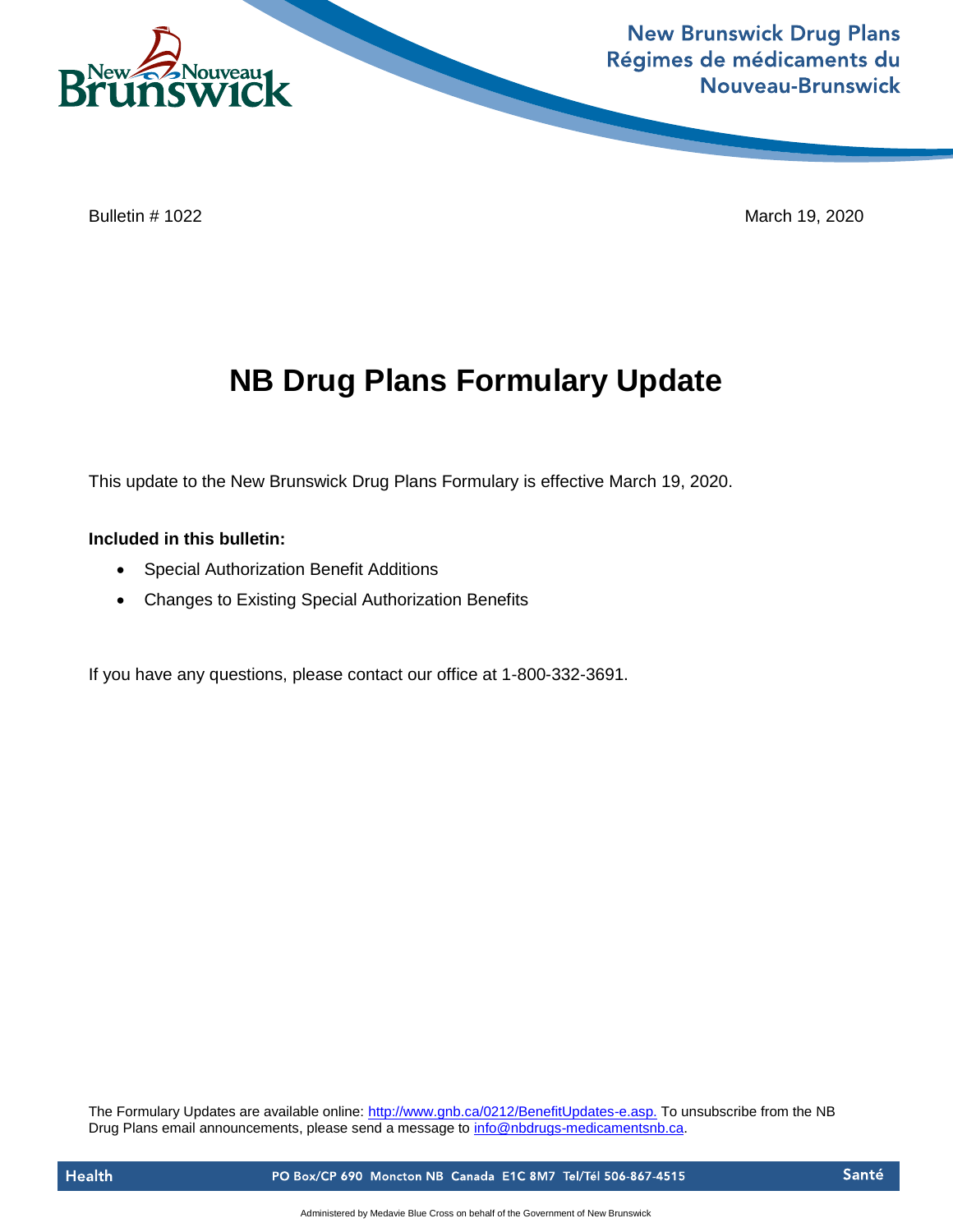| <b>Special Authorization Benefit Additions</b>        |                                                                                                                                                                                                                                                                                                                                                                                                                                                                                                                                                                                                                                                               |                      |            |       |            |  |  |  |
|-------------------------------------------------------|---------------------------------------------------------------------------------------------------------------------------------------------------------------------------------------------------------------------------------------------------------------------------------------------------------------------------------------------------------------------------------------------------------------------------------------------------------------------------------------------------------------------------------------------------------------------------------------------------------------------------------------------------------------|----------------------|------------|-------|------------|--|--|--|
|                                                       |                                                                                                                                                                                                                                                                                                                                                                                                                                                                                                                                                                                                                                                               |                      |            |       |            |  |  |  |
| Product                                               | Strength                                                                                                                                                                                                                                                                                                                                                                                                                                                                                                                                                                                                                                                      | <b>DIN</b>           | <b>MFR</b> | Plans | Cost Base  |  |  |  |
| Alteplase (Cathflo <sup>®</sup> )                     | 2 mg vial                                                                                                                                                                                                                                                                                                                                                                                                                                                                                                                                                                                                                                                     | 02245859             | <b>HLR</b> | (SA)  | <b>MLP</b> |  |  |  |
|                                                       | For the treatment of central venous catheter occlusion in home hemodialysis patients.                                                                                                                                                                                                                                                                                                                                                                                                                                                                                                                                                                         |                      |            |       |            |  |  |  |
| Dolutegravir and lamivudine<br>(Dovato <sup>®</sup> ) | 50 mg / 300 mg tablet                                                                                                                                                                                                                                                                                                                                                                                                                                                                                                                                                                                                                                         | 02491753             | <b>VIV</b> | (SA)  | <b>MLP</b> |  |  |  |
|                                                       | For the treatment of HIV-1 infection in patients 12 years of age or older and weighing at least<br>40kg, who meet the following criteria:<br>HIV-1 treatment-naïve<br>Viral load less than or equal to 500,000 copies/mL                                                                                                                                                                                                                                                                                                                                                                                                                                      |                      |            |       |            |  |  |  |
|                                                       | Claim Note:<br>Prescriptions written for beneficiaries of Plan U by infectious disease specialists and<br>medical microbiologists who are licensed by the College of Physicians and Surgeons of<br>New Brunswick, do not require special authorization.                                                                                                                                                                                                                                                                                                                                                                                                       |                      |            |       |            |  |  |  |
| Isavuconazole (Cresemba™)                             | 100 mg capsule<br>200 mg vial                                                                                                                                                                                                                                                                                                                                                                                                                                                                                                                                                                                                                                 | 02483971<br>02483998 | AVI        | (SA)  | <b>MLP</b> |  |  |  |
|                                                       | For the treatment of adult patients with invasive aspergillosis who have a contraindication,<br>$\bullet$<br>intolerance or have failed to respond to oral voriconazole and caspofungin.<br>For the treatment of adult patients with invasive mucormycosis.<br>٠                                                                                                                                                                                                                                                                                                                                                                                              |                      |            |       |            |  |  |  |
|                                                       | Claim Notes:<br>Must be prescribed by an infectious disease specialist or medical microbiologist.<br>Initial requests will be approved for a maximum of 3 months.<br>Claims that exceed the maximum claim amount of \$9,999.99 must be divided and<br>submitted as separate transactions as outlined here.                                                                                                                                                                                                                                                                                                                                                    |                      |            |       |            |  |  |  |
| Risankizumab (Skyrizi®)                               | 75 mg / 0.83 mL prefilled syringe                                                                                                                                                                                                                                                                                                                                                                                                                                                                                                                                                                                                                             | 02487454             | ABV        | (SA)  | <b>MLP</b> |  |  |  |
|                                                       | For the treatment of patients with chronic moderate to severe plaque psoriasis who meet all of<br>the following criteria:<br>Psoriasis Area Severity Index (PASI) > 10 and Dermatology Life Quality Index (DLQI) > 10,<br>or major involvement of visible areas, scalp, genitals, or nails<br>Refractory, intolerant or unable to access phototherapy<br>$\bullet$<br>Refractory, intolerant or have contraindications to one of the following:<br>$\bullet$<br>Methotrexate (oral or parenteral) at a dose of $\geq$ 20 mg weekly ( $\geq$ 15 mg if patient is $\geq$<br>65 years of age) for a minimum of 12 weeks<br>Cyclosnoring for a minimum of 6 weeks |                      |            |       |            |  |  |  |

- Cyclosporine for a minimum of 6 weeks